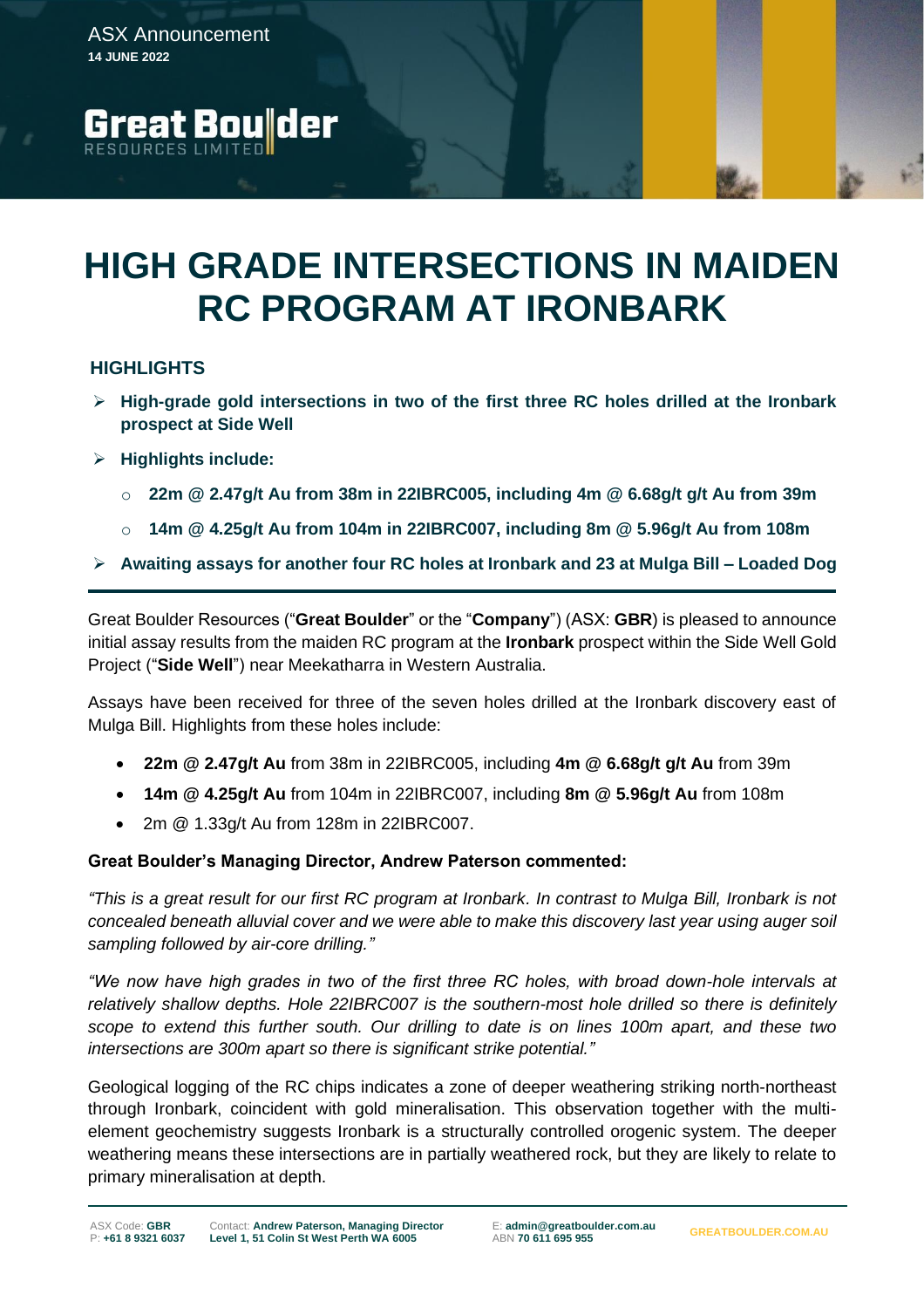Assays for the remaining holes at Ironbark are expected in the coming weeks, and more drilling will be completed as part of the upcoming program expected to commence at the end of June.



**FIGURE 1: HIGHLIGHTED DRILLING INTERSECTIONS AT MULGA BILL OVER REGIONAL MAGNETICS**

# **This announcement has been approved by the Great Boulder Board.**

*For further information contact:*

### **Andrew Paterson**

*Managing Director* Great Boulder Resources Limited admin@greatboulder.com.au [www.greatboulder.com.au](http://www.greatboulder.com.au/) [lucas@corporatestorytime.com](mailto:lucas@corporatestorytime.com)

**In** [Follow GBR on LinkedIn](https://www.linkedin.com/company/great-boulder-resources/?viewAsMember=true) [Follow GBR on Twitter](https://twitter.com/GreatBoulder)

**Media** Lucas Robinson Corporate Storytime +61 408 228 889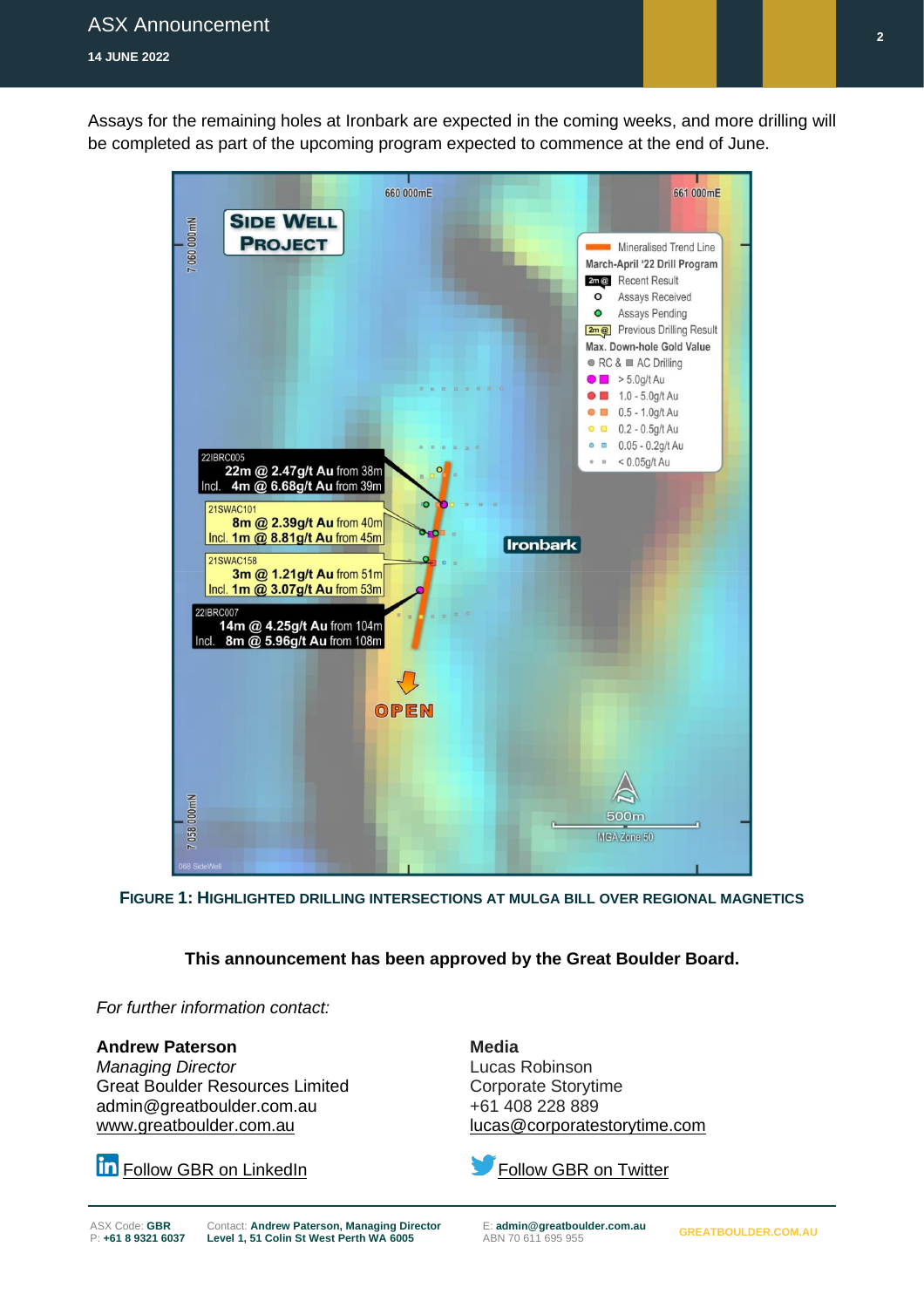

**FIGURE 2: SIDE WELL LOCATION PLAN**

## **About Great Boulder Resources**

Great Boulder is a mineral exploration company with a portfolio of highly prospective gold and base metals assets ranging from greenfields through to advanced exploration located in Western Australia. The Company's core focus is advancing the Whiteheads and Side Well gold projects while progressing initial exploration at the earlier stage Wellington Base Metal Project located in an emerging MVT province. With a portfolio of highly prospective assets plus the backing of a strong technical team, the Company is well positioned for future success.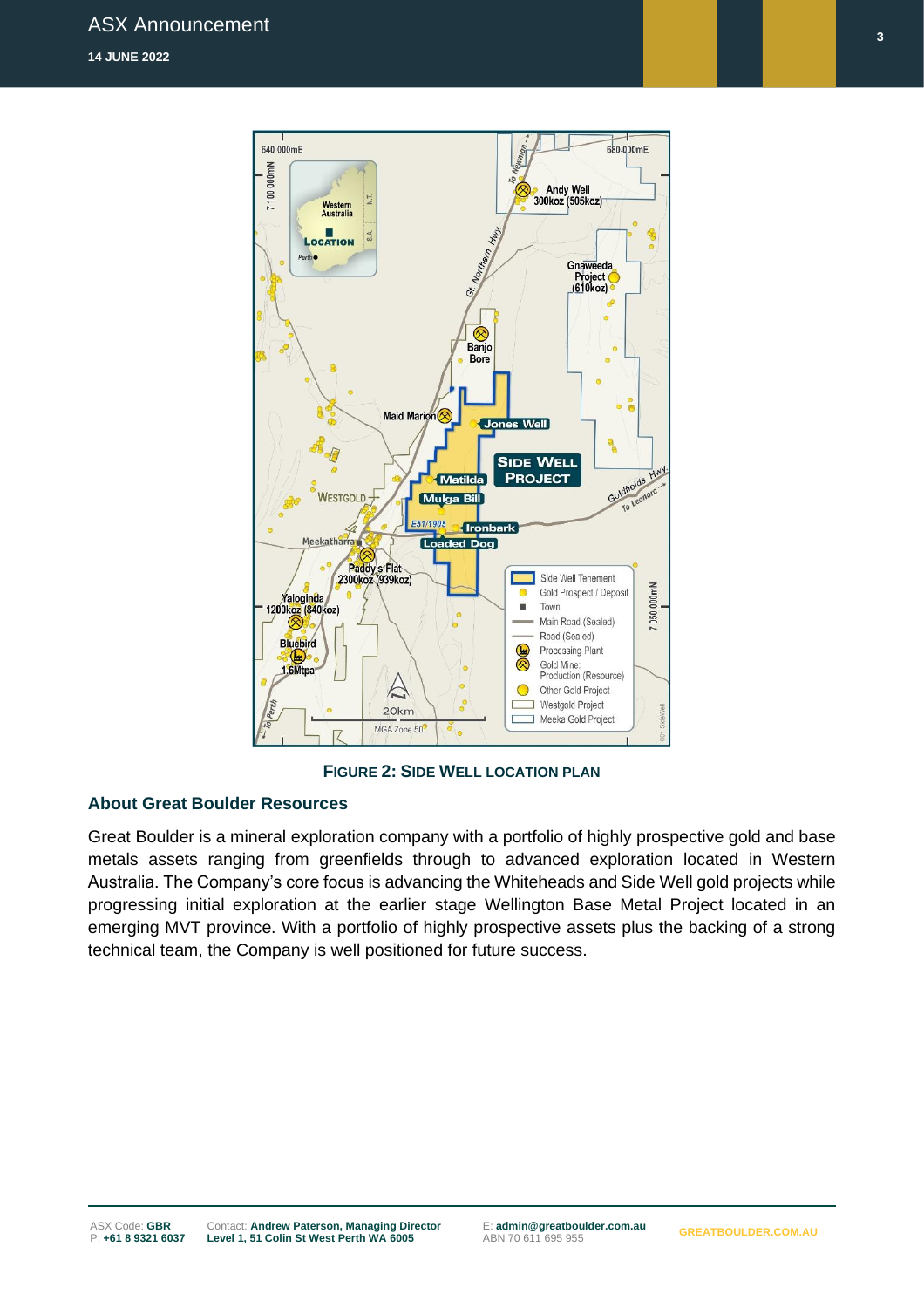

**FIGURE 3: GREAT BOULDER'S PROJECTS**

## **COMPETENT PERSON'S STATEMENT**

Exploration information in this Announcement is based upon work undertaken by Mr Andrew Paterson who is a Member of the Australasian Institute of Geoscientists (AIG). Mr Paterson has sufficient experience that is relevant to the style of mineralisation and type of deposit under consideration and to the activity which he is undertaking to qualify as a 'Competent Person' as defined in the 2012 Edition of the 'Australasian Code for Reporting of Exploration Results, Mineral Resources and Ore Reserves' (JORC Code). Mr Paterson is an employee of Great Boulder Resources and consents to the inclusion in the report of the matters based on their information in the form and context in which it appears.

| <b>Prospect</b> | <b>Hole ID</b>   | <b>From</b><br>(m) | To (m) | <b>Width</b><br>(m) | Grade (g/t<br>Au) | <b>Comments</b>             |
|-----------------|------------------|--------------------|--------|---------------------|-------------------|-----------------------------|
| <b>Ironbark</b> | 22IBRC001        |                    |        |                     |                   | Assays pending              |
|                 | 22IBRC002        |                    |        |                     |                   | Assays pending              |
|                 | 22IBRC003        |                    |        |                     |                   | Assays pending              |
|                 | 22IBRC004        |                    |        |                     |                   | Assays pending              |
|                 | 22IBRC005        | 38                 | 60     | 22                  | 2.47              | Includes 4m composites      |
|                 | <b>Including</b> | 39                 | 43     | 4                   | 6.68              |                             |
|                 | 22IBRC006        | 0                  | 120    | 120                 |                   | No significant intersection |

### **TABLE 1: SIGNIFICANT INTERSECTIONS**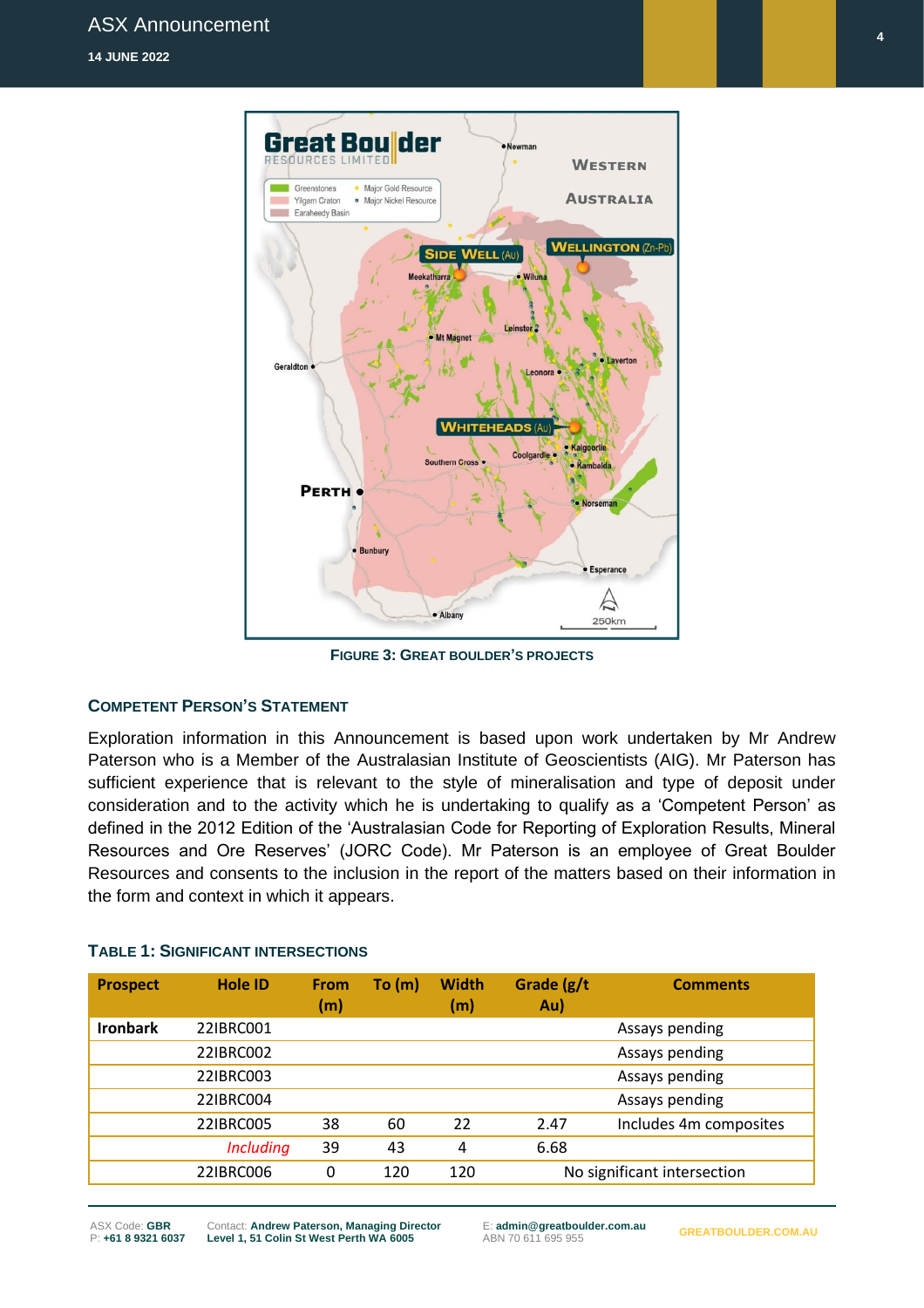**14 JUNE 2022**

| 22IBRC007 | 104 | 118 | 4.25 | Includes 4m composites |
|-----------|-----|-----|------|------------------------|
| Includina | 108 | 116 | 5.96 | 4m composites          |
|           |     | 130 | 1.33 |                        |

## **TABLE 2: COLLAR DETAILS. COORDINATES ARE IN GDA94, ZONE 50 PROJECTION.**

| <b>Hole ID</b>   | <b>Easting</b> | <b>Northing</b> | <b>RL</b> | Azi<br>(Mag) | Dip | Depth | <b>Comments</b>       |
|------------------|----------------|-----------------|-----------|--------------|-----|-------|-----------------------|
| <b>22IBRC001</b> | 660093         | 7059001         | 520       | 90           | -60 | 42    | Hole abandoned at 42m |
| 22IBRC001A       | 660094         | 7059000         | 518       | 90           | -60 | 120   | Re-drill of 22IBRC001 |
| <b>22IBRC002</b> | 660048         | 7059005         | 515       | 90           | -60 | 150   |                       |
| <b>22IBRC003</b> | 660060         | 7058911         | 524       | 90           | -60 | 144   |                       |
| <b>22IBRC004</b> | 660061         | 7059100         | 519       | 90           | -60 | 144   |                       |
| <b>22IBRC005</b> | 660123         | 7059100         | 507       | 90           | -60 | 102   |                       |
| <b>22IBRC006</b> | 660107         | 7059221         | 506       | 90           | -60 | 120   |                       |
| <b>22IBRC007</b> | 660040         | 7058803         | 522       | 90           | -60 | 150   |                       |

## **APPENDIX 1 - JORC CODE, 2012 EDITION TABLE 1**

**Section 1 Sampling Techniques and Data**

(Criteria in this section apply to all succeeding sections.)

| <b>Criteria</b>                 | <b>Commentary</b>                                                                                         |
|---------------------------------|-----------------------------------------------------------------------------------------------------------|
| <b>Sampling techniques</b>      | RC samples were collected into calico bags over 1m intervals using a cyclone splitter. The residual       |
|                                 | bulk samples are placed in lines of piles on the ground. 2 cone splits are taken off the rig splitter for |
|                                 | RC drilling. Visually prospective zones were sampled over 1m intervals and sent for analysis while the    |
|                                 | rest of the hole was composited over 4m intervals by taking a spear sample from each 1m bag.              |
| <b>Drilling techniques</b>      | RC Drilling was undertaken by K-Drill. Industry standard drilling methods and equipment were              |
|                                 | utilised.                                                                                                 |
| <b>Drill sample recovery</b>    | Sample recovery data is noted in geological comments as part of the logging process. Sample               |
|                                 | condition has been logged for every geological interval as part of the logging process. Significant       |
|                                 | ground water was encountered in drilling which resulted in numerous wet samples.                          |
|                                 | No quantitative twinned drilling analysis has been undertaken.                                            |
| Logging                         | Geological logging of drilling followed established company procedures. Qualitative logging of            |
|                                 | samples includes lithology, mineralogy, alteration, veining and weathering. Abundant geological           |
|                                 | comments supplement logged intervals.                                                                     |
| <b>Sub-sampling techniques</b>  | 1m cyclone splits and 4m speared composite samples were taken in the field. Samples were                  |
| and sample preparation          | prepared and analysed at ALS Laboratories Perth. Samples were pulverized so that each samples             |
|                                 | had a nominal 85% passing 75 microns. Au analysis was undertaken using Au-AA26 involving 50g              |
|                                 | lead collection fire assay and Atomic Adsorption Spectrometry (AAS) finish.                               |
| <b>Quality of assay data</b>    | All samples were assayed by industry standard techniques.                                                 |
| and laboratory tests            |                                                                                                           |
| <b>Verification of sampling</b> | The standard GBR protocol was followed for insertion of standards and blanks with a blank and             |
| and assaying                    | standard inserted per 40 samples. No QAQC problems were identified in the results. No twinned             |
|                                 | drilling has been undertaken.                                                                             |
| Data spacing and                | The spacing and location of the majority of drilling in the projects is, by the nature of early           |
| distribution                    | exploration, variable.                                                                                    |
|                                 | The spacing and location of data is currently only being considered for exploration purposes.             |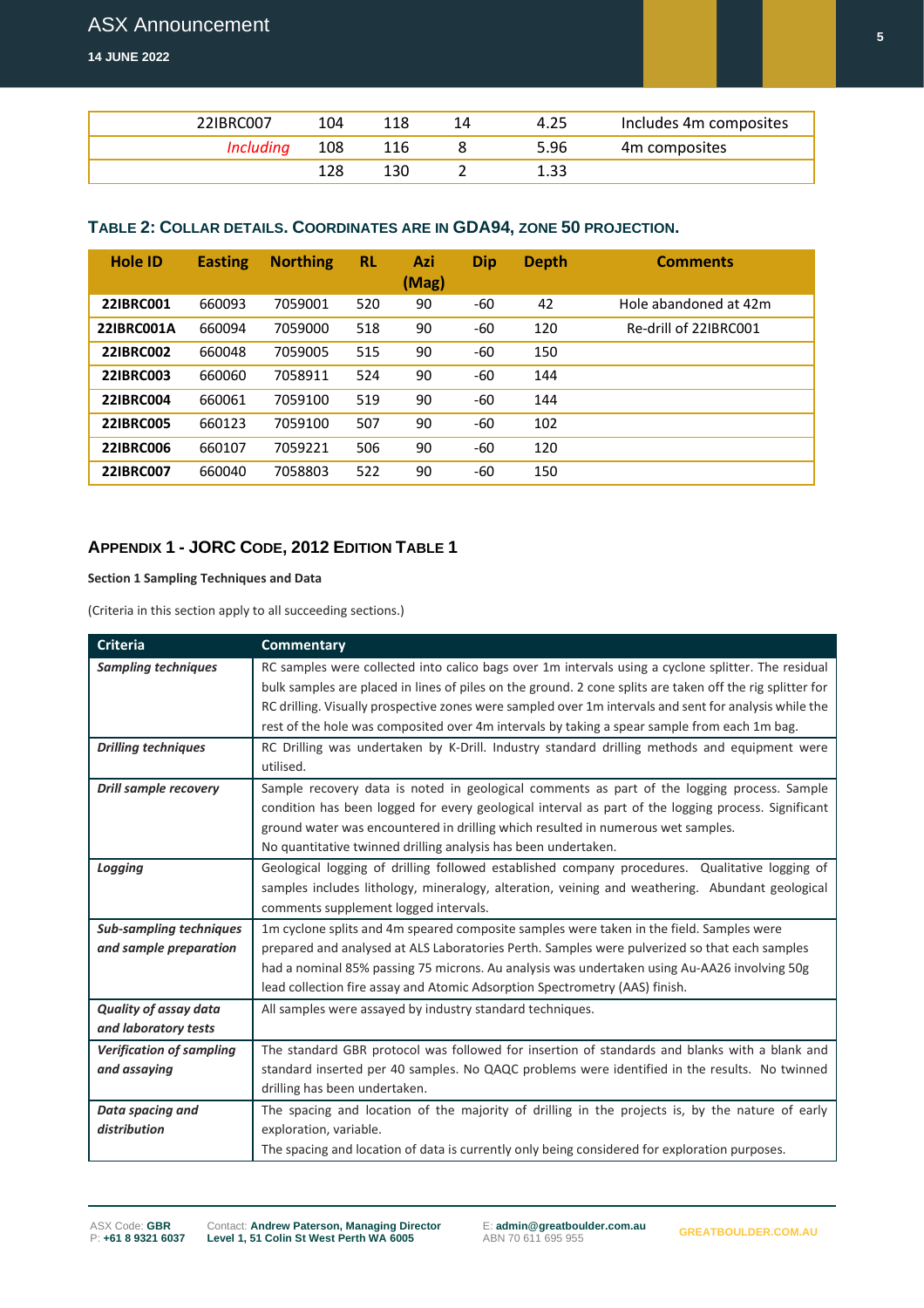#### **14 JUNE 2022**

| <b>Orientation of data in</b> | Drilling is dominantly perpendicular to regional geological trends where interpreted and practical. |
|-------------------------------|-----------------------------------------------------------------------------------------------------|
| relation to geological        | True width and orientation of intersected mineralisation is currently unknown or not clear.         |
| structure                     |                                                                                                     |
|                               | The spacing and location of the data is currently only being considered for exploration purposes.   |
| Sample security               | GBR personnel were responsible for delivery of samples from the drill site to the courier companies |
|                               | dispatch center in Meekatharra. Samples were transported by Toll Ipec from Meekatharra to the       |
|                               | laboratory in Perth.                                                                                |
|                               |                                                                                                     |
| <b>Audits or reviews</b>      | Data review and interpretation by independent consultants.                                          |
|                               |                                                                                                     |

#### **Section 2 Reporting of Exploration Results**

(Criteria listed in the preceding section also apply to this section.)

| <b>Criteria</b>                                   | <b>Commentary</b>                                                                                                                                                                                                                                                                                                                                                                                                                                                                                                                                                                                                                                                                                                                                                                                                                                                                                                                                                                                                                                                                                                                                                                                                                                                      |
|---------------------------------------------------|------------------------------------------------------------------------------------------------------------------------------------------------------------------------------------------------------------------------------------------------------------------------------------------------------------------------------------------------------------------------------------------------------------------------------------------------------------------------------------------------------------------------------------------------------------------------------------------------------------------------------------------------------------------------------------------------------------------------------------------------------------------------------------------------------------------------------------------------------------------------------------------------------------------------------------------------------------------------------------------------------------------------------------------------------------------------------------------------------------------------------------------------------------------------------------------------------------------------------------------------------------------------|
| <b>Mineral tenement and</b><br>land tenure status | Side Well tenement E51/1905 is a 48-block exploration license covering an area of 131.8km2<br>immediately east and northeast of Meekatharra in the Murchison province. The tenement is a 75:25<br>joint venture between Great Boulder and Zebina Minerals Pty Ltd.                                                                                                                                                                                                                                                                                                                                                                                                                                                                                                                                                                                                                                                                                                                                                                                                                                                                                                                                                                                                     |
| <b>Exploration done by</b>                        | Tenement E51/1905 has a protracted exploration history but is relatively unexplored compared to                                                                                                                                                                                                                                                                                                                                                                                                                                                                                                                                                                                                                                                                                                                                                                                                                                                                                                                                                                                                                                                                                                                                                                        |
| other parties                                     | other regions surrounding Meekathara.                                                                                                                                                                                                                                                                                                                                                                                                                                                                                                                                                                                                                                                                                                                                                                                                                                                                                                                                                                                                                                                                                                                                                                                                                                  |
| Geology                                           | The Side Well tenement group covers a portion of the Meekatharra-Wydgee Greenstone Belt north<br>of Meekatharra, WA. The north-northeasterly trending Archaean Meekatharra-Wydgee Greenstone<br>Belt, comprises a succession of metamorphosed mafic to ultramafic and felsic and sedimentary rocks<br>belonging to the Luke Creek and Mount Farmer Groups.<br>Over the northern extensions of the belt, sediments belonging to the Proterozoic Yerrida Basin<br>unconformably overlie Archaean granite-greenstone terrain. Structurally, the belt takes the form of<br>a syncline known as the Polelle syncline. Younger Archaean granitoids have intrusive contacts with<br>the greenstone succession and have intersected several zones particularly in the Side Well area.<br>Within the Side Well tenement group, a largely concealed portion of the north-north-easterly<br>trending Greenstone Belt is defined, on the basis of drilling and airborne magnetic data, to underlie<br>the area. The greenstone succession is interpreted to be tightly folded into a south plunging syncline<br>and is cut by easterly trending Proterozoic dolerite dykes.<br>There is little to no rock exposure at the Side Well prospect. This area is covered by alluvium and |
|                                                   | lacustrine clays, commonly up to 60 metres thick.                                                                                                                                                                                                                                                                                                                                                                                                                                                                                                                                                                                                                                                                                                                                                                                                                                                                                                                                                                                                                                                                                                                                                                                                                      |
| <b>Drill hole Information</b>                     | A list of the drill hole coordinates, orientations and intersections reported in this announcement are<br>provided as an appended table.                                                                                                                                                                                                                                                                                                                                                                                                                                                                                                                                                                                                                                                                                                                                                                                                                                                                                                                                                                                                                                                                                                                               |
| <b>Data aggregation</b><br>methods                | Results were reported using cut-off levels relevant to the sample type. For composited samples<br>significant intercepts were reported for grades greater than 0.1g/t Au with a maximum dilution of<br>4m. For single metre splits, significant intercepts were reported for grades greater than 0.8g/t Au<br>with a maximum dilution of 2m.<br>A weighted average calculation was used to allow for bottom of hole composites that were less than<br>the standard 4m and when intervals contain composited samples plus 1m split samples.<br>No metal equivalents are used.                                                                                                                                                                                                                                                                                                                                                                                                                                                                                                                                                                                                                                                                                           |
| <b>Relationship between</b>                       | The orientation of structures and mineralisation is not known with certainty, but majority of the                                                                                                                                                                                                                                                                                                                                                                                                                                                                                                                                                                                                                                                                                                                                                                                                                                                                                                                                                                                                                                                                                                                                                                      |
| mineralisation widths<br>and intercept lengths    | drilling drilling was conducted using appropriate perpendicular orientations for interpreted<br>mineralisation. Diamond drilling has confirmed a mineralised intrusive body at Side Well has a near<br>vertical dip and trends broadly north-south. Due to the wide spacing of drill lines exact orientation is                                                                                                                                                                                                                                                                                                                                                                                                                                                                                                                                                                                                                                                                                                                                                                                                                                                                                                                                                        |
| <b>Diagrams</b>                                   | not clear.<br>Refer to figures in announcement.                                                                                                                                                                                                                                                                                                                                                                                                                                                                                                                                                                                                                                                                                                                                                                                                                                                                                                                                                                                                                                                                                                                                                                                                                        |
|                                                   |                                                                                                                                                                                                                                                                                                                                                                                                                                                                                                                                                                                                                                                                                                                                                                                                                                                                                                                                                                                                                                                                                                                                                                                                                                                                        |